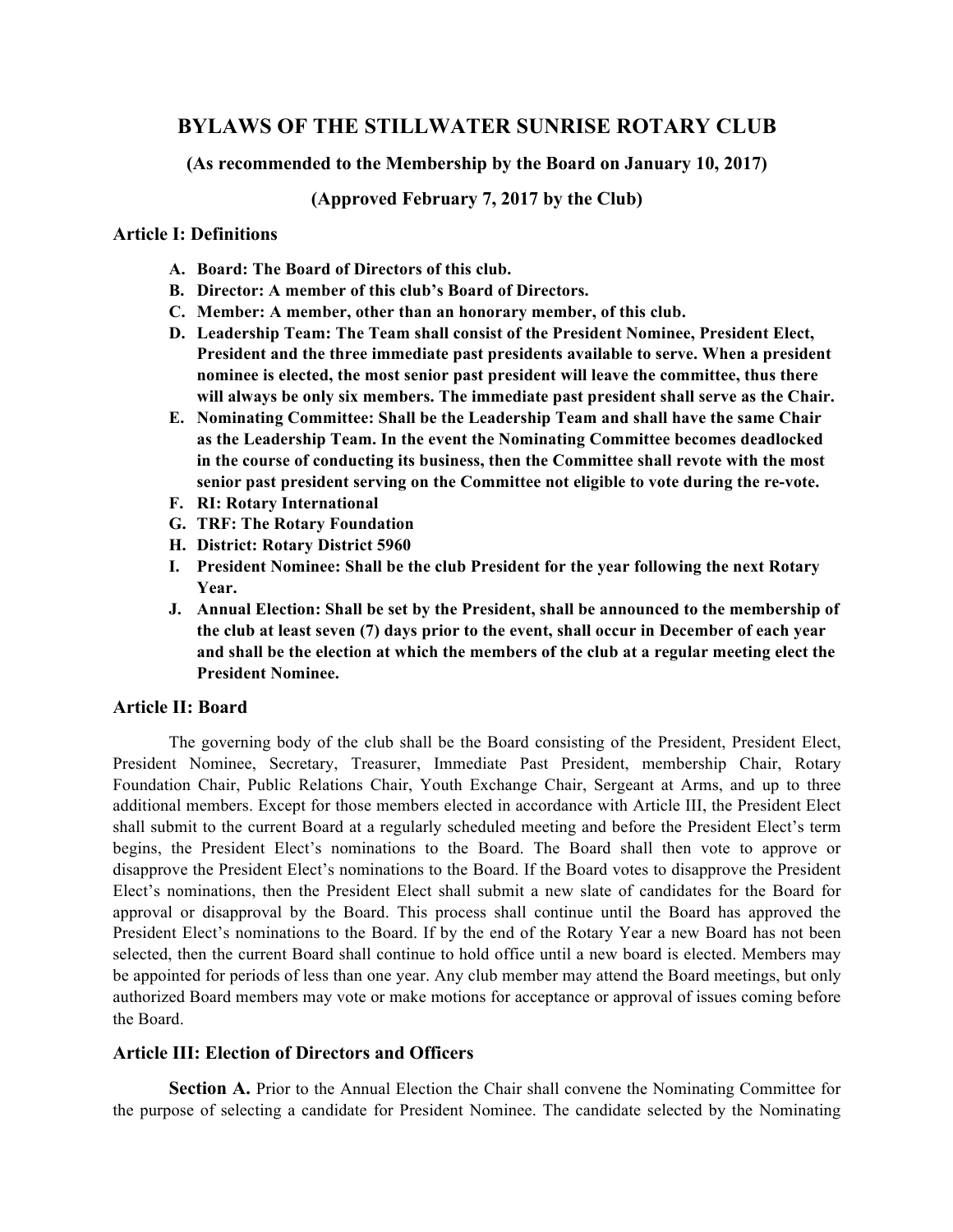Committee shall be entered into nomination by the Chair of the Nominating Committee at the Annual Election. At the same time the President shall open nominations to be received from any club members in attendance. If there is a candidate nominated from the floor and it has been properly seconded, then that candidate shall be added to the list of the nominations for President Nominee. If there is more than one nominee, then the nominations duly made shall be placed on a ballot in alphabetical order. The candidate receiving a majority of the votes shall be declared as elected. If there is only one nominee, then the President may determine to hold the election by voice vote. The candidate for President elected in such balloting shall be the President Nominee and shall serve as a Director for the year commencing on the first day of January next following the election, and shall assume the office of President on the first day of July immediately following the year as President Elect. The President Nominee shall take the title of President Elect on July 1 following the year to their election.

**Section B.** A vacancy in the board or any office shall be filled by action of the remaining directors, provided that a vacancy in the office of President must be filled by someone who has held the office of President of a Rotary Club.

Section C. A vacancy in the position of any office-elect or director-elect shall be filled by action of the remaining directors-elect.

# **Article IV: Duties of Officers**

**Section A. President** It shall be the duty of the President to preside at meetings of the club and the board and to perform such other duties as ordinarily pertains to the office of President. Should the President be unable to attend and direct the meeting, he or she shall designate another qualified club member to serve as the President for the missed meeting.

**Section B.** *President Elect* It shall be the duty of the President-Elect to serve as a Director and to perform such other duties as may be prescribed by the President or the Board. The President-Elect shall be expected to attend a President-Elect Training Seminar (NCPETS for District 5960) in the spring of the year preceding their ascending to the President. It shall be the duty of the President-Elect to preside at meetings of the club and the Board in the absence of the President.

**Section C. Secretary** It shall be the duty of the Secretary to keep membership records, record attendance at meetings, send out notices of club, board, and committee meetings; record and preserve the minutes of such meetings; report as required to RI, including the semi-annual reports on membership as of 1 January and 1 July of each year, and prorated years on 1 October and 1 April of each active member who has been elected to membership in the club since the start of the July or January semiannual reporting period; report changes in membership, provide the monthly attendance report, which shall be made to the District Governor within 15 days of the last meeting of the month; collect and remit RI official magazine subscriptions; and perform such other duties as usually pertain to the office of Secretary.

**Section D.** *Treasurer* It shall be the duty of the Treasurer to have custody of all funds, accounting for said assets to the club annually and at other times upon demand by the Board, and to perform other duties as pertains to the office of Treasurer. Upon retirement from this office, the Treasurer shall turn over to the incoming Treasurer or to the President all funds, books of accounts, or any other club property entrusted to their care.

**Section E.** *Sergeant at Arms* The duties of Sergeant at Arms shall be such as are usually prescribed or expected for such office and other duties as may be prescribed by the President or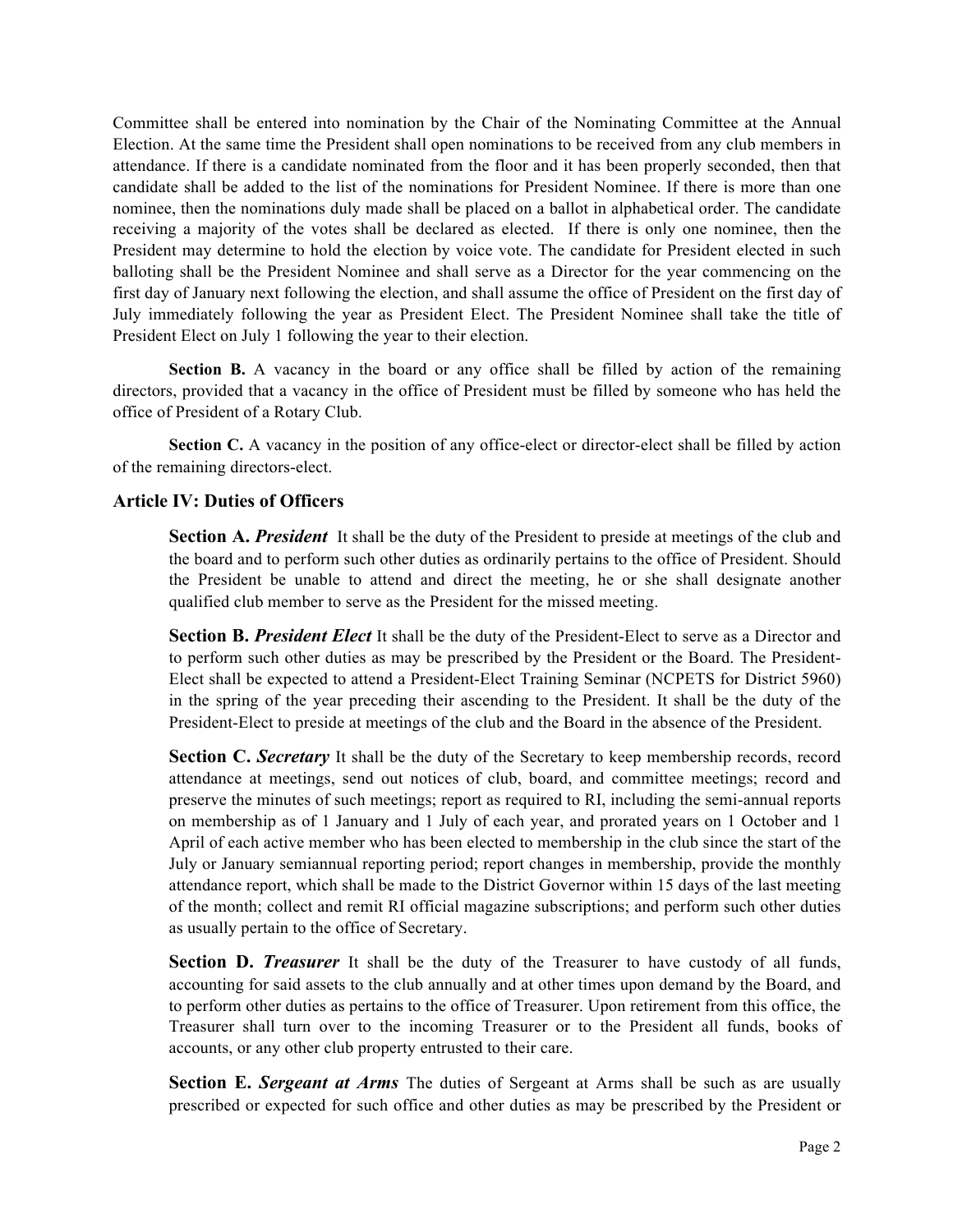the Board. Specifically in this club those duties shall include the regular assessment of "fines", presentation of announcements and maintain the orderly decorum of club meetings.

### **Article V: Meetings**

**Section A.** *Annual Meeting* An Annual Meeting of this club shall be held at a regularly scheduled meeting during the month of December in each year, at which time the election of the President Nominee shall take place.

**Section B.** *Regular Meeting* The regular meetings of Stillwater Sunrise Rotary Club shall be held on Tuesday at 7:00 AM. The location of those meetings shall be at the discretion of the Board and shall be announced prior to any subsequent meetings, if the venue has been changed.

Due notice of any changes in or canceling of a regular meeting shall be given to all members of the club. All members excepting an honorary member in good standing in this club, on the day of the regular meeting, are to be counted as "present" or "absent", and attendance shall conform with the requirement adopted by RI. Attendance and participation in this or another clubs or District meetings, events or activities may be accepted as valid if identified and recognized.

**Section C.** *Quorum* One third of the membership shall constitute a quorum at the annual of the Stillwater Sunrise Rotary club.

**Section D.** *Regular Meetings* Regular meetings of the Board shall be held at the discretion of the Club President and with the notification and concurrence of all Board members in a timely manner. Special meetings of the Board may be called by the President, whenever deemed necessary, or upon the request of two (2) directors, due notice having been given.

**Section E.** *Majority* A majority of the Directors shall constitute a quorum of the Board.

#### **Article VI: Fees and Dues**

The membership dues shall be set by a majority vote of the membership from time to time, payable quarterly on the first day of July, October, January and March with the understanding that a portion of the quarterly payment shall be applied to each member's subscription to the RI official magazine; The Rotarian.

#### **Article VII: Voting**

The business of this club shall be transacted by *viva voce* vote except the election of the President-Nominee at the Annual Meeting, which shall be by ballot if there is more than one candidate. The Board may determine that a specific resolution be considered by ballot rather than *viva voce* vote.

#### **Article VIII: Six Areas of Focus**

The six Areas of Focus are the philosophical and practical framework for the work of this club consistent with the Strategic Plan of both Rotary International and The Rotary Foundation. They are 1.) Water and Sanitation, 2.) Education and Literacy, 3. Peace and Conflict Resolution, 4.) Economic and Community Development, 5.) Maternal and Child Health and 6.) Disease Prevention and Control. Where reasonable, Club projects and Activities, Grant participation, and Community involvement should incorporate elements of these Areas of Focus for consistency.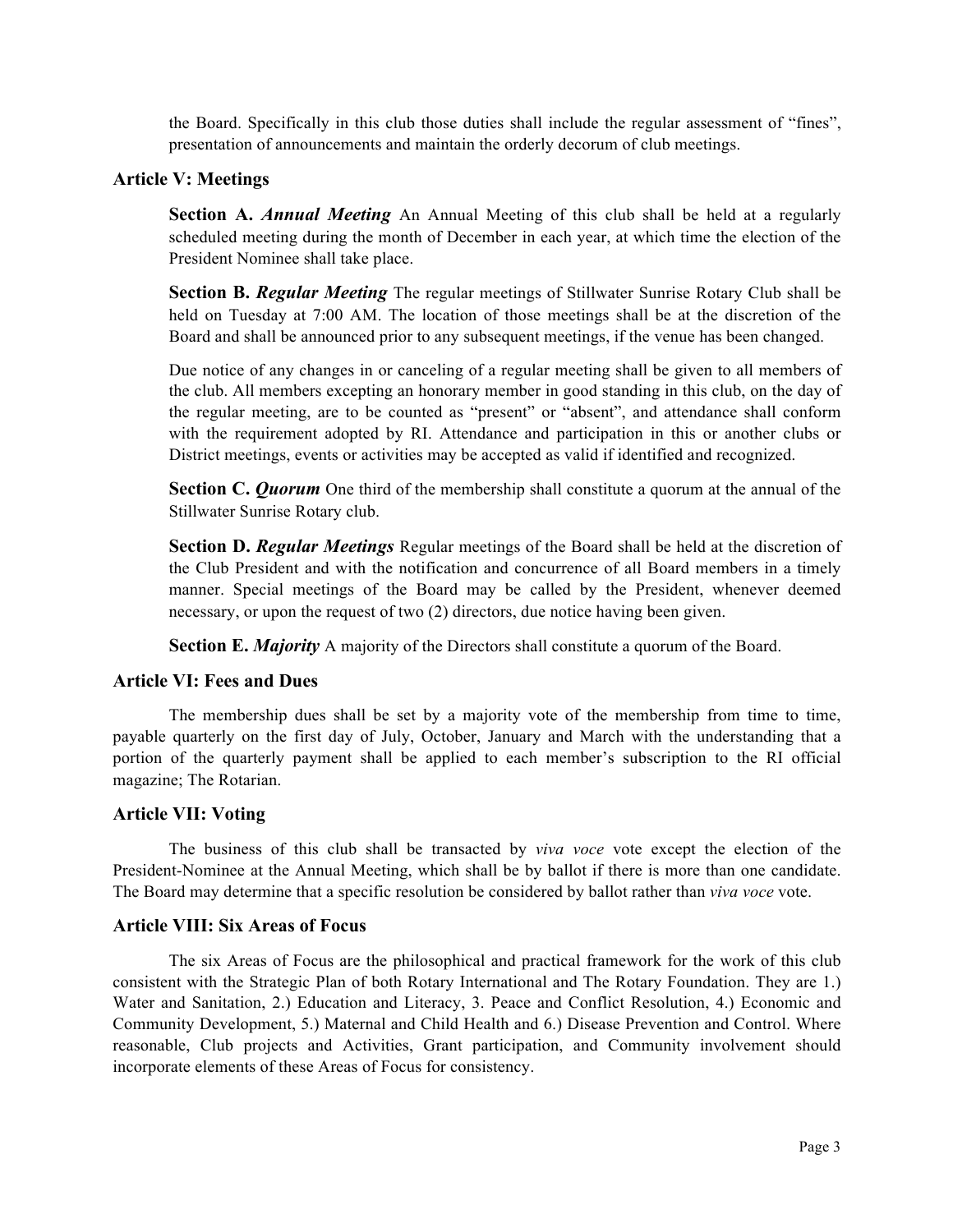## **Article IX: Committees**

Club committees are charged with carrying out the annual and long range goals of the club. The Leadership Team should work together to streamline continuity of leadership and succession planning. When feasible, Committee members should be appointed or accepted into their committees for a period of three years to insure consistency. The President-Elect is responsible for appointing committee members to fill vacancies, appointing committee chairs, and conducting planning meetings prior to the start of the year in office. It is recommended that the chair of a committee have prior experience as a member of such committee. Standing committees should be appointed as follows:

Membership – This committee should develop and implement a comprehensive plan for the recruitment, induction and retention of members.

Club Public Relations – This committee should develop and implement plans to provide the public with information about Rotary and to promote the club's service projects and activities. The Stillwater Sunrise Rotary club website is an integral and important element of this committee's activities.

Club Administration – This committee should conduct activities associated with the effective operation of the club. Both the Club Treasurer and Club Secretary should be ex-officio members of this committee.

Service Projects – This committee should develop and implement educational, humanitarian and vocational projects that address the needs of the community and similar committees in other countries. Such projects should, where reasonable, incorporate elements of one or more of the Six Areas of Focus.

The Rotary Foundation (TRF) – This committee should develop and implement plans to support The Rotary Foundation through both financial contributions and program participation. In a typical Rotary Year the Month of November is designated as Foundation Month and this committee should accept responsibility for a selection of programs that are consistent with that intention

Additional or ad hoc committees – Such committees may be established and members assigned as needed and appointed. For example, Fund Raising, Student Exchange, STRIVE/AVID are currently active in Stillwater Sunrise Rotary Club.

- a. The President of Stillwater Sunrise Rotary is always an ex officio member of any committee established and supported by the club
- b. Each committee shall transact its business as is delegated to it in these bylaws and such additional business as may be referred to it by the President or the Board. Except where special authority is given by the Board, such committees shall not take action until a report has been made and approved by the Board.
- c. Each Chair shall be responsible for regular meetings and activities of the committee, shall supervise and coordinate the work of the committee, and shall report to the Board on all committee activities.
- d. The chair of each standing committee shall be ex-officio of any and all subcommittees which may be established to further the efforts of the main committee.
- e. Each sub-committee shall transact its business as delegated or referred to by its respective standing committee, the standing committee chair, or the President of the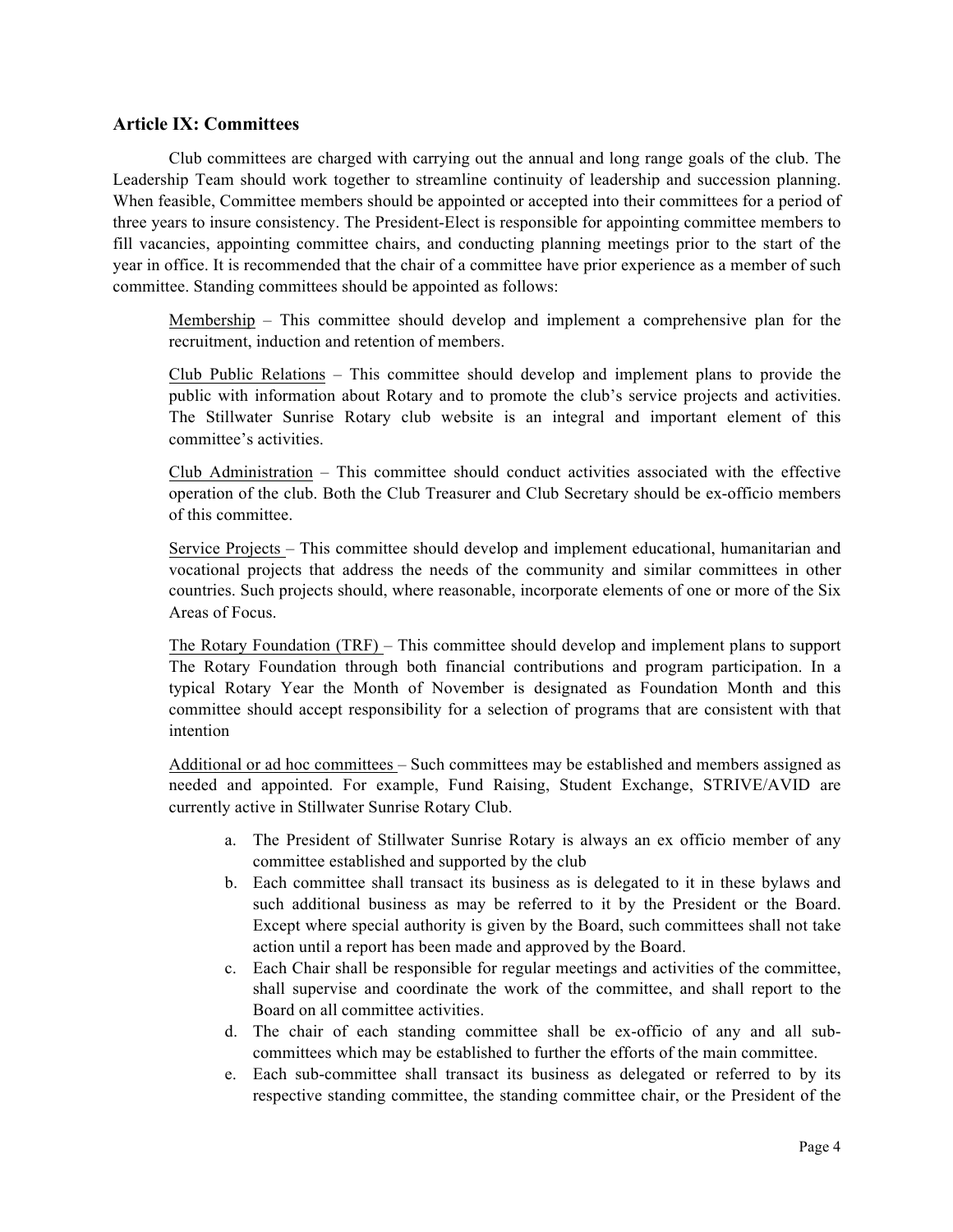Board. Except where special authority is given by the Board (and so noted in Board minutes), such sub-committees shall not take action until a report has been made to the Standing Committee and the Board.

f. Each Chair of each sub-committee, shall supervise and coordinate the work of the sub-committee and shall be prepared to report to the respective standing committee and the Board on all activities.

### **Article X: Duties of Committees**

The duties of all committees and sub-committees should be established and reviewed by the President of his or her year. In declaring the duties of each, the President shall reference appropriate RI materials or consistency with RI and TRF objectives or programs. The Service Projects Committee will consider the Six Areas of Focus as an incorporated element of any service projects.

Each committee and sub-committee should have a specific mandate, clearly defined goals, and action plans established by the beginning of each year for implementation during the course of the year. It shall be the primary responsibility of the President-Elect to provide the necessary leadership to prepare a recommendation for the club committees, mandate, goals and plans for presentation to the Board in advance of the commencement of the year as noted.

#### **Article XI: Leave of Absence**

Upon written applications to the Board, setting forth good and sufficient cause, a leave of absence may be granted excusing a member from attending the meetings of the club for a specified period of time. Any member granted such a leave of absence shall not be obligated to pay the meal cost portion of weekly club meetings during the period of the approved leave of absence. The member shall remain obligated to pay all other dues or portions thereof, all fees and charges related to membership as they become due as if no leave of absence had been granted by the Board.

# **Article XII: Removal of Director or Officer.**

At any regular or special meeting of the Board duly called, any one or more of the Directors or Officer may be removed with cause by a majority of the remaining Directors present in person or by proxy, and a successor may then and there be elected to fill the vacancy thus created. Any Director or Officer whose removal has been proposed by a Director shall be given a minimum of 7 day notice of such proposed action and an opportunity to be heard at the meeting.

#### **Article XIII: Finances**

**Section A.** Prior to the beginning of each fiscal year, the Board shall prepare a budget of estimated income and expenses for the year, which shall stand as a limit of expenditures for the designated purposes during the year, unless otherwise ordered by action of the Board. The budget shall be broken into two separate elements: one in respect to club operations and one in respect to charitable/service operations.

**Section B.** The Treasurer shall deposit all club funds in a bank, named and agreed to by the Board. The club funds shall be divided into the two separate parts: Club operations and Club service projects.

**Section C.** All bills shall be paid by the Treasurer or other designated Board officer upon authorization by the President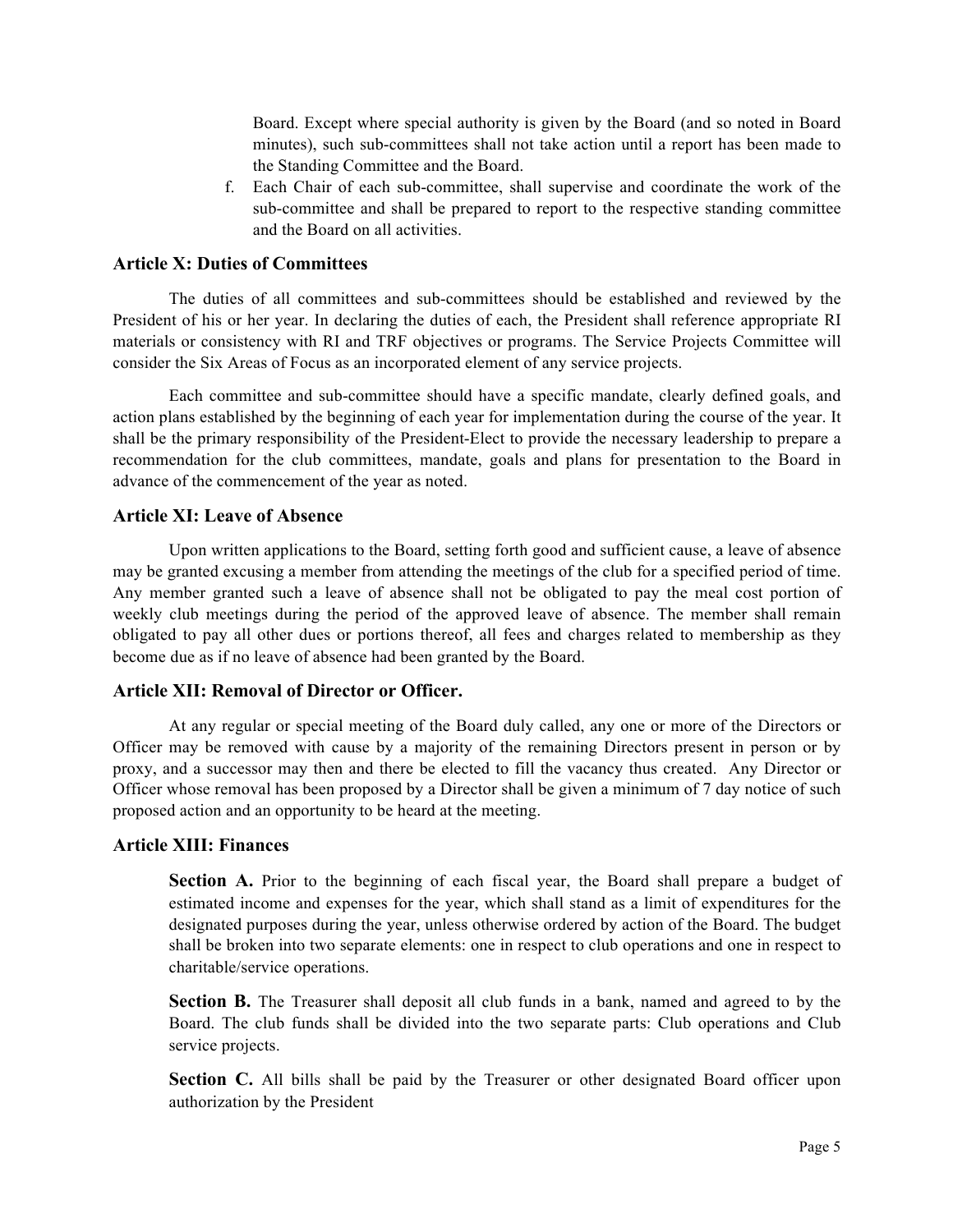**Section D.** A thorough review of all financial transactions should be conducted by a qualified person if the Board of Directors and the Club President choose to request and authorize.

**Section E.** Officers having charge or control of club funds may be bonded at the club's expense if significant funds are under management. It is the responsibility of the Board of Directors to consider whether such bonding is to be required.

#### **Article XIV: Method of Electing Members**

**Section A.** The name of a prospective member, proposed by an active member of the club, shall be submitted to the Board in writing, through the club Secretary. A transferring or former member of another club may be proposed to active membership by the former club. The proposal shall be considered as "Confidential" by the Board, except as otherwise provided in this procedure.

**Section B.** The Board shall ensure that the proposal meets all the classification and membership requirements of the Rotary Club Constitution.

**Section C.** The Board shall approve or disapprove the proposal within 30 days of its submission and shall notify the proposer, through the club Secretary, of its decision.

**Section D.** If the decision of the Board is favorable, the prospective member shall be informed of the purposes of Rotary (through the Membership Committee actions) and the privileges and responsibilities of membership, following which the prospective member shall be requested to sign the membership proposal form.

**Section E.** Following the election, the President shall arrange for new members' induction, membership card, and enter the new members needed identification for Rotary publications. In addition, the President or Secretary will report the new member information to RI and District Administration and the President will assign an existing club member to assist in the new members' assimilation into Rotary. The President may also assign the new member into one or more committee activities or committees.

Section F. The club may elect, in accordance with the Standard Rotary Club Constitution, honorary members as may be proposed by the Board.

#### **Article XV: Removal of a Member.**

At any regular or special meeting of the Board duly called, any one or more of the Members of the Club may be removed with cause by a majority of the Directors present in person or by proxy. Any Member whose removal has been proposed by a Director shall be given a minimum of 7 day notice of such proposed action and an opportunity to be heard at the meeting.

### **Article XVI: Resolutions**

The club shall not consider any resolution or motion to commit the club on any matter until the Board has considered it. Such resolutions or motions, if offered at a club meeting, shall be referred to the Board without further discussion.

### **Article XVII: Order of Business**